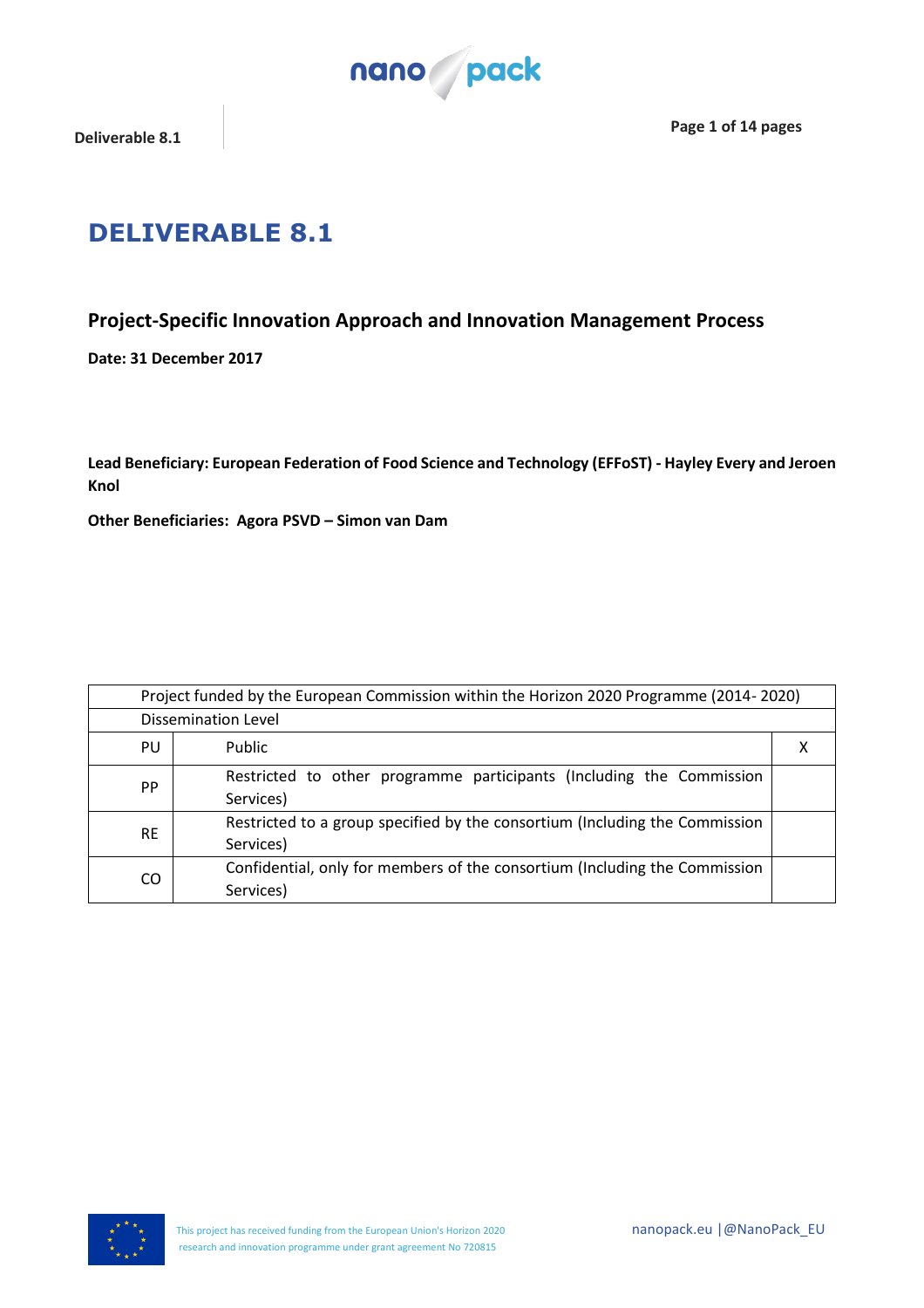

### **Document information**

#### **Additional author(s) and contributing partners**

| <b>Name</b>         | Organisation |
|---------------------|--------------|
| <b>Hayley Every</b> | EFFoST       |
| Simon van Dam       | Agora        |

#### **Document Change Log**

| <b>Version</b> | <b>Date</b> | <b>Comments</b>              |
|----------------|-------------|------------------------------|
| 0.1            | 01.11.2017  | Outline of deliverable       |
| 0.2            | 30.11.2017  | First draft                  |
| 1.0            | 18.12.2017  | Final draft                  |
| 2.0            | 22.12.2017  | Final version for submission |
|                |             |                              |

#### **Document Distribution Log**

| Version | <b>Date</b> | <b>Distributed to</b> |
|---------|-------------|-----------------------|
| 1.0     | 18.12.2017  | Consortium            |
|         |             |                       |
|         |             |                       |

#### **Verification and approval**

|                                                       | <b>Name</b>        | <b>Date</b> |
|-------------------------------------------------------|--------------------|-------------|
| Verification Final Draft by WP leader                 | Jeroen Knol        | 14.12.2017  |
| bv<br>Deliverable<br>Final<br>Approval<br>coordinator | <b>Ester Segal</b> | 22.12.2017  |

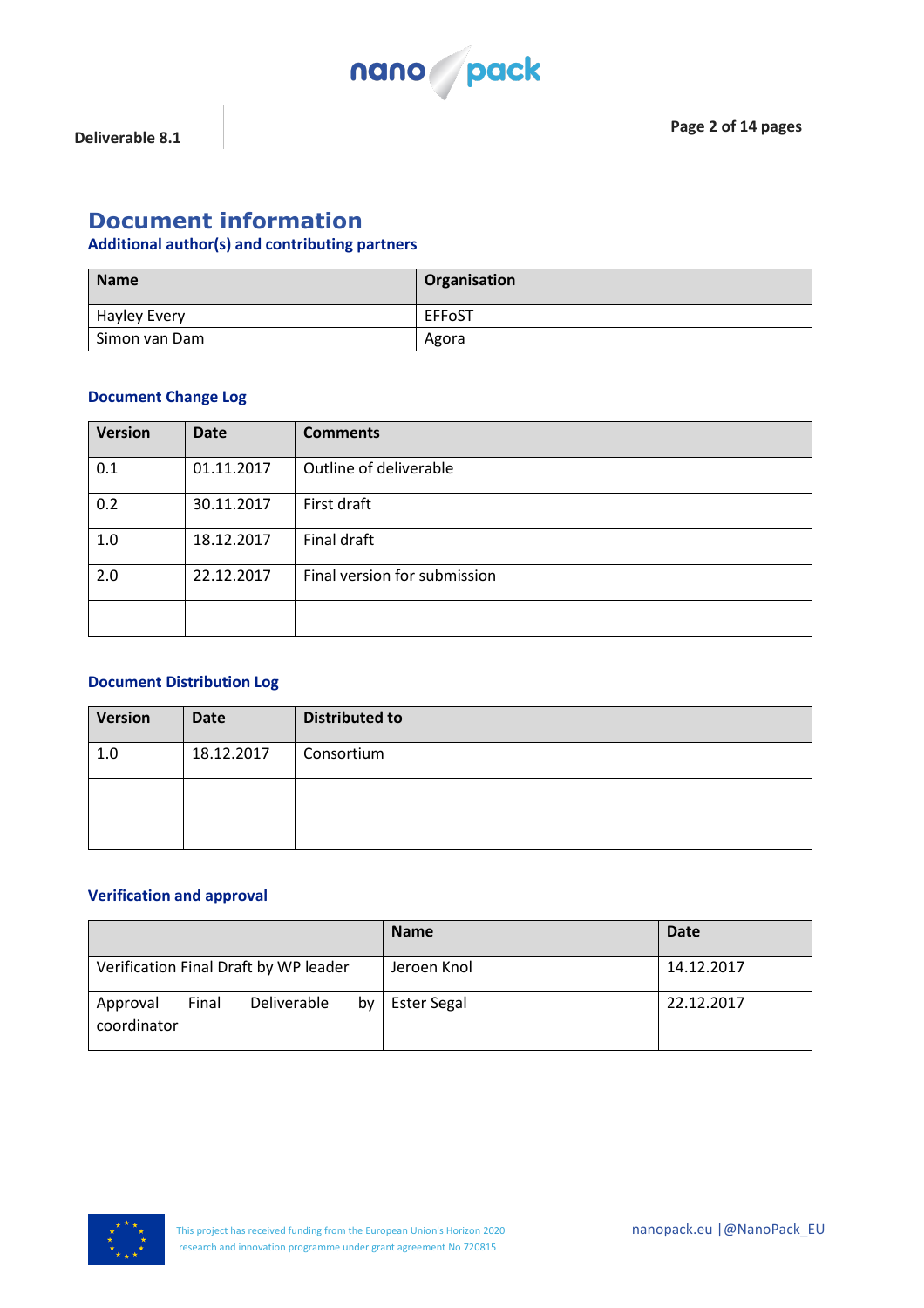

# **Table of Contents**

| $\mathbf{1}$ |  |
|--------------|--|
| 2            |  |
| 3            |  |
|              |  |
|              |  |
|              |  |
|              |  |
| 4            |  |
|              |  |
|              |  |
|              |  |
|              |  |
| 5.           |  |
|              |  |
|              |  |
|              |  |
| 6            |  |
|              |  |
|              |  |
| 7            |  |
|              |  |
|              |  |
|              |  |
| 8            |  |

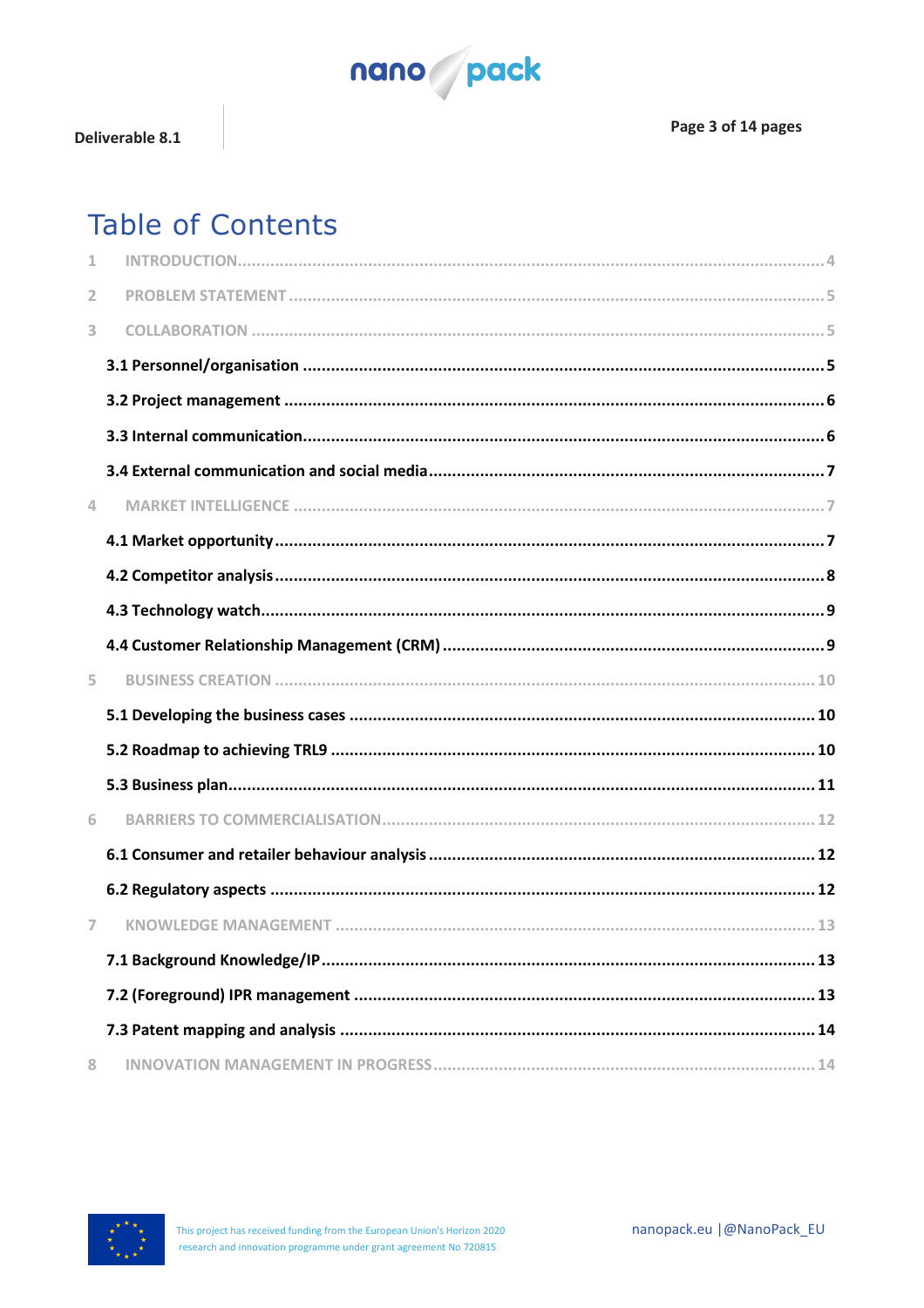

**Deliverable 11.1 Page 4 of 14 pages**

 $\overline{a}$ 

### <span id="page-3-0"></span>1 Introduction

This deliverable is based on Task 8.1 which developed a project-specific Innovation Management approach and plan, employing innovation/exploitation theory and process concepts applied to the food packaging and food manufacturing domain. Innovation Management is the capability to manage an invention/idea for a new product, service, process or method up to its successful realisation<sup>1</sup>. It provides for a conceptual framework for all partners to work towards the final outcome of this project, namely, to demonstrate the commercial and industrial viability of a novel next generation food packaging. The conceptual framework will ensure that a focused, concise innovation pathway is followed in the project to capitalize on the market opportunities through a clear understanding of the markets that will be served, business case development, business planning and preparation for market introduction as well as mitigating non-technological barriers, such as those related to regulation and consumer perception with regard to reluctance to use nanotechnology in food related products. It will assure a focused, concise innovation pathway to be followed, including preparation for the final business case and drafting of the business plan, based on and informed by a market analysis (task 8.2), IPR management and technology transfer arrangements for protecting the created value (task 8.7), consumer perception of nanotechnology in food packaging (task 8.3), additional barriers identified by the Stakeholders Forum (task 8.4) and including the lessons learned in WP7 related with the environmental, economic and social sustainability. Likewise, the Innovation Management will include a close, interactive exchange of knowledge, data and experience gained from the four pilot sites.

The innovation & exploitation activities will be supervised and managed by the Innovation Board, composed of an appointed representative from each industrial partner in the consortium as well as all partners that produce Foreground IP. Additional team members qualified and experienced in this domain may be nominated by the core partners interested in the exploitation and business planning for project outcomes. The Innovation Management will manage the different groups - specific partners and designated experts from these partners - to work together towards the introduction of the new products. It also includes a close, interactive exchange of knowledge, data and experience among the partners. The Innovation Manager, a member of the Project Executive, will be the Chairperson of the Innovation Board.

As stated on the European Commission's Horizon 2020 website, "Horizon 2020 is the financial instrument implementing the Innovation Union, a Europe 2020 flagship initiative aimed at securing Europe's global competitiveness.<sup>2</sup>" In this respect, the EU recognizes that more emphasis needs to be placed on funding research and innovation that will eventually lead to commercial opportunities both within and beyond the borders of the EU. Within this context, the EU funded Innovation Actions, such as the NanoPack project, are specifically aimed at bringing new technologies to a (close to) market readiness level, with the expectation that they will be commercialised shortly after completion of the project. In the implementation of such projects, it is no longer sufficient to simply develop new technologies; rather, the eventual exploitation and business potential must be considered and planned as part of the project activities. To achieve this, the development of a project-specific Innovation Management approach and plan are required. These can be built based on innovation/exploitation theory and process concepts.

<sup>1</sup> European Commission (2004), *Innovation Management and the Knowledge-Driven Economy*, Luxembourg: Directorate General for Enterprise.

<sup>2</sup> https://ec.europa.eu/programmes/horizon2020/en/what-horizon-2020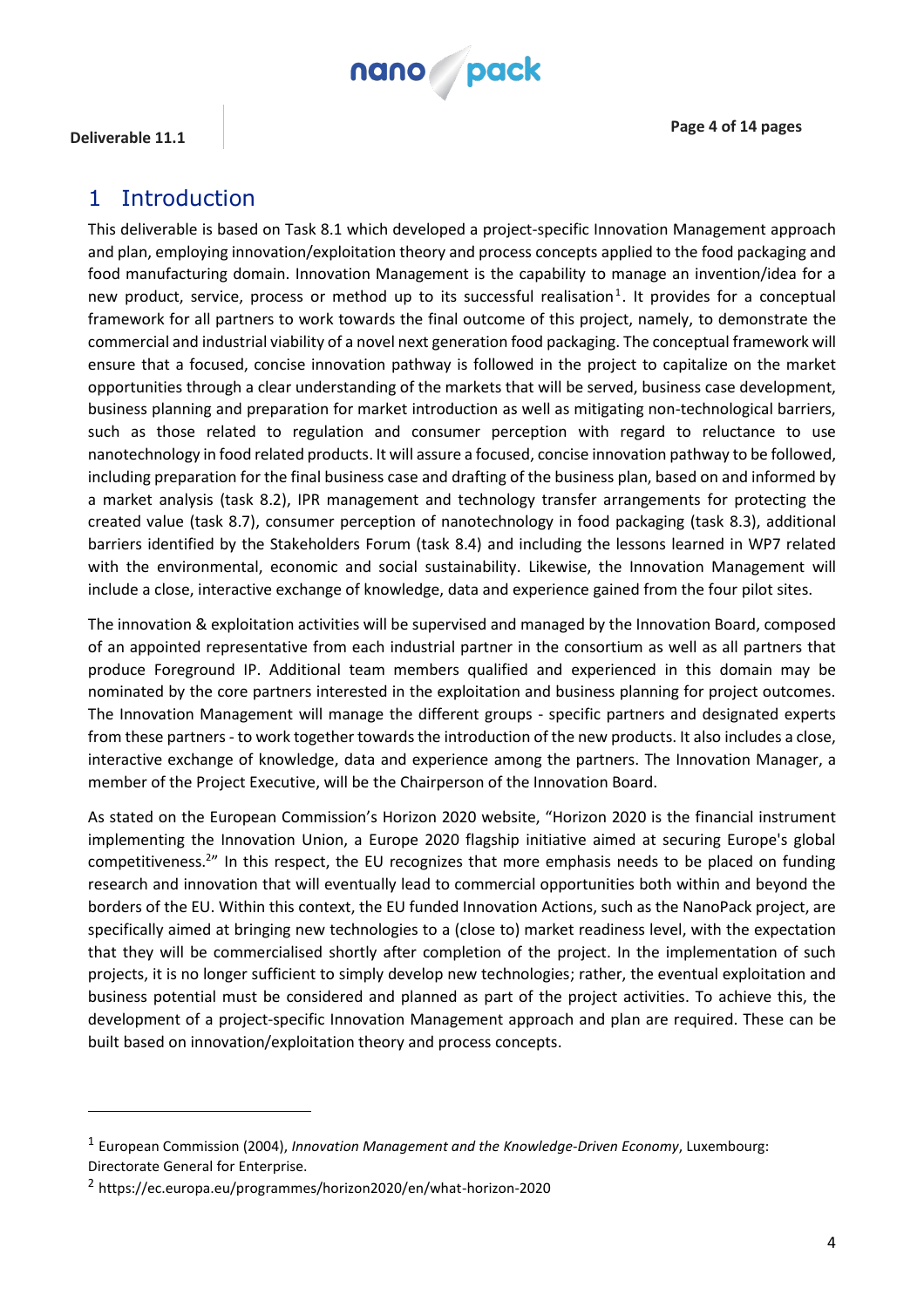

In this deliverable (D8.1), the Innovation Management process, which will facilitate all deliverables of WP8 and eventually lead to the development of the final business plan, will be described in more detail.

### <span id="page-4-0"></span>2 Problem Statement

Knowledge is a driving force for economic development.**Error! Bookmark not defined.** The countries with the highest l evels of economic development, such as Switzerland, Japan and the Scandinavian countries, are also those with the highest Knowledge Economy Index.<sup>3</sup> Within these knowledge-driven economies, innovation plays an important role, allowing for organisations to differentiate themselves in an ever increasingly competitive market. However, creating an environment that fosters and capitalises upon innovation still presents problems for many. In particular, **the ability to bring together the right players that will facilitate the innovation, and subsequently the introduction of a new product/process on the market, remains one of the biggest challenges**, thus necessitating Innovation Management.

The following sections will address this challenge along with the following questions:

- What are the steps that we as a consortium need to take to be able to sell the technology to the relevant stakeholders?
- Whom do we need to achieve this?

### <span id="page-4-1"></span>3 Collaboration

#### <span id="page-4-2"></span>**3.1 Personnel/organisation**

With the NanoPack project being an Innovation Action, emphasis is placed on pilot production of the products, applying novel technology, and the consortium has been built with this in mind. To achieve the ambitious objectives necessitates a multi-disciplinary collaboration combining experts in key enabling technologies such as nanotechnology, polymer technology, production of polymer nanocomposites and active food packaging, assessment, scale up of manufacturing processes, life cycle assessment, consumer behaviour as well as regulation & safety issues. Therefore, the consortium is composed of four complementary sets of partners to include all required skills, expertise and experience:

**Industrial partners and SMEs** providing relevant industrial experience, knowhow and technologies to the project and will perform the pilot testing (BBEPP, Carmel, Cflex, Tommen, Dawn, Arla, PdG, CITA, VTG)

**Academic partners** providing European scientific expertise and knowledge for the project (Technion, FHG, DHI, NRCWE)

**Demand Side partners** that are providing a link between the demand side - retailers and consumers - and the supply side (AIPIA, EUFIC, EFFoST, MAPP)

**Project Management partner**, for overseeing the progress and outcomes of the project (Agora)

<sup>3</sup> World Bank Institute (2007), *Building knowledge economies – Advanced strategies for development*, Washington DC.



 $\overline{a}$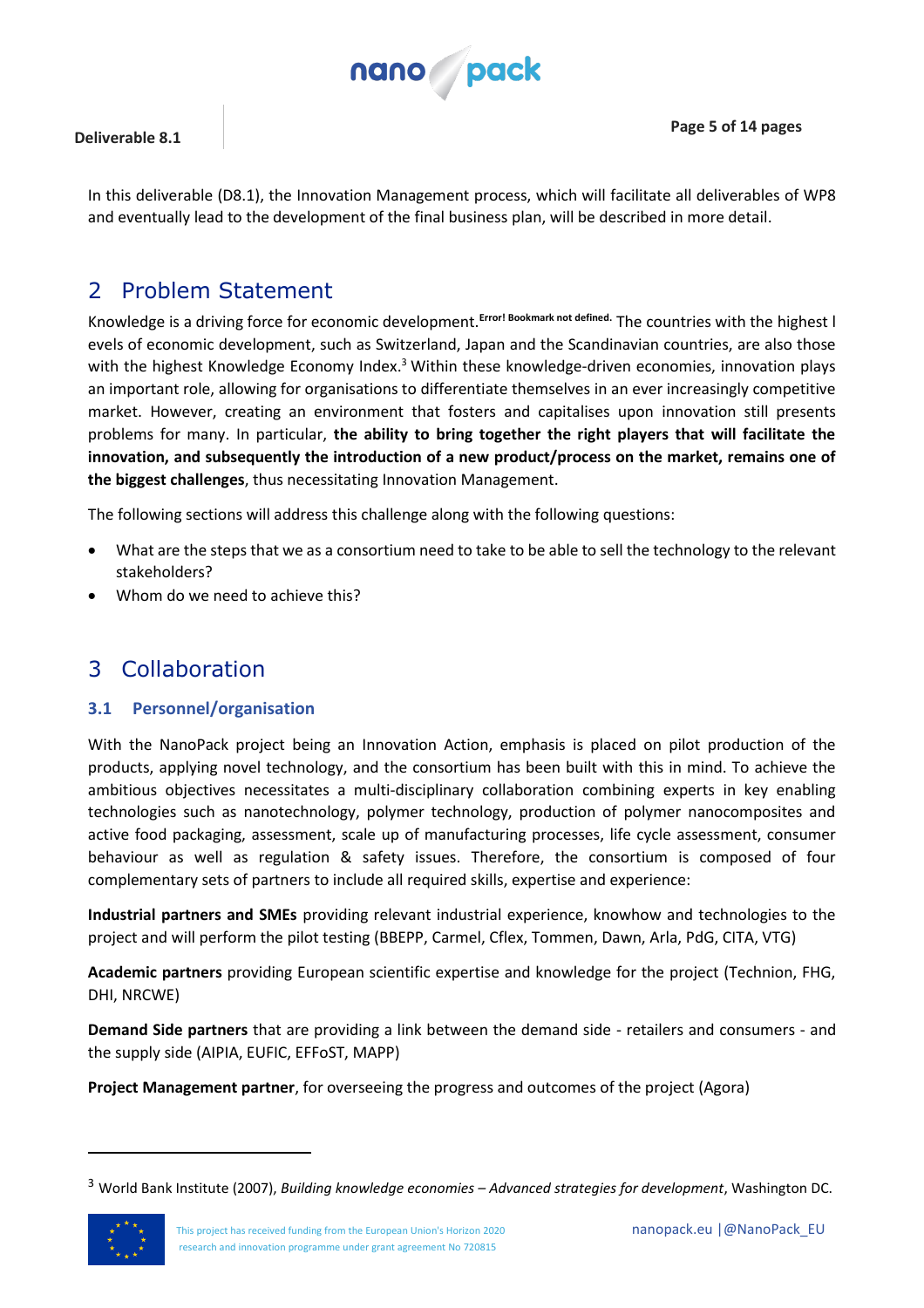

The fact that the consortium covers almost the entire packaging supply chain was a strategic decision, as these are the parties needed to drive the innovation process. Moreover, this allows for the technology to be developed and tested in near to operational environments. As a result, the technology development is expected to reach at least TRL7, if not already a commercially viable product.

#### <span id="page-5-0"></span>**3.2 Project management**

An important aspect to successful innovation is effective project management, which is necessary to maintain focus, facilitate progress, and make crucial decisions to be able to achieve the ultimate goal. In general, a project manager should therefore be in place to be responsible for ensuring effective coordination and communication, understanding and managing the innovation process, and understanding and guiding the actors involved. Moreover, project management should oversee all phases of the innovation process, from the idea stage to eventual implementation.

In NanoPack, the project management is the responsibility of the Project Executive that consists of the Coordinator as the chair of the committee (Dr. Ester Segal from Technion), a Scientific Manager (Dr. Andreas Hollander from Fraunhofer), an Innovation Manager (Dr. Jeroen Knol from EFFoST) and an Administrative Manager (Mr. Simon van Dam from Agora). The day-to-day management is the responsibility of two project managers (Ms. Inbal Unger-Cavari from Technion and Ms. Bracha Ehrman from Agora), reporting to the Project Executive Committee.

With regards to the Innovation Management, the supervision and management of all innovation & exploitation activities are done by the Innovation Board, consisting of appointed representatives from each industrial partner in the consortium as well as all partners that produce Foreground IP. Jeroen Knol as the Innovation Manager will be the chair of the Innovation Board, and is responsible for planning, coordinating and supervising all tasks related to Innovation Management, including exploitation and business planning. He will be assisted by Hayley Every (EFFoST), Polymeros Chrysochou (University of Aarhus) and Simon van Dam (Agora).

The industrial members are Frederik De Bruyn (BBEU), Zeev Ginor (Carmel), Omar Boukili (Cflex), Finn Robert Müller (Tommen), Peter Mooney (Dawn Meat), Sirina Gezer (Arla), Elisabete Ferreira (Pao de Gimonde) and Elisa Valderrama (CITA). The Foreground IP producing partners are Gabriel Shemer (Technion) and Mr. Christoph Wiktor Schureck (Fraunhofer).

#### <span id="page-5-1"></span>**3.3 Internal communication**

Innovation relies on effective communication, both externally to the outside world and, perhaps more importantly, internally within the consortium. Developments within the consortium therefore need to be shared in an easily accessible and transparent manner to facilitate effective collaboration. Within the NanoPack project, a number of different communication strategies have been employed to ensure that information is readily shared among partners. In addition to email and phone calls, these include the use of an extranet and the organisation of dedicated meetings. The extranet, based upon Basecamp, is a secured internet platform that hosts regular updates on the project development, a project calendar, meeting documents (agendas, minutes, and presentations), manuscripts in progress, and project reports. The platform also includes a content management system, to allow partners to upload content themselves. Meetings can be held remotely by making use of virtual tools, such as Skype and conference call services. However, the most effective means of communication is via face-to-face meetings, which allow for dynamic

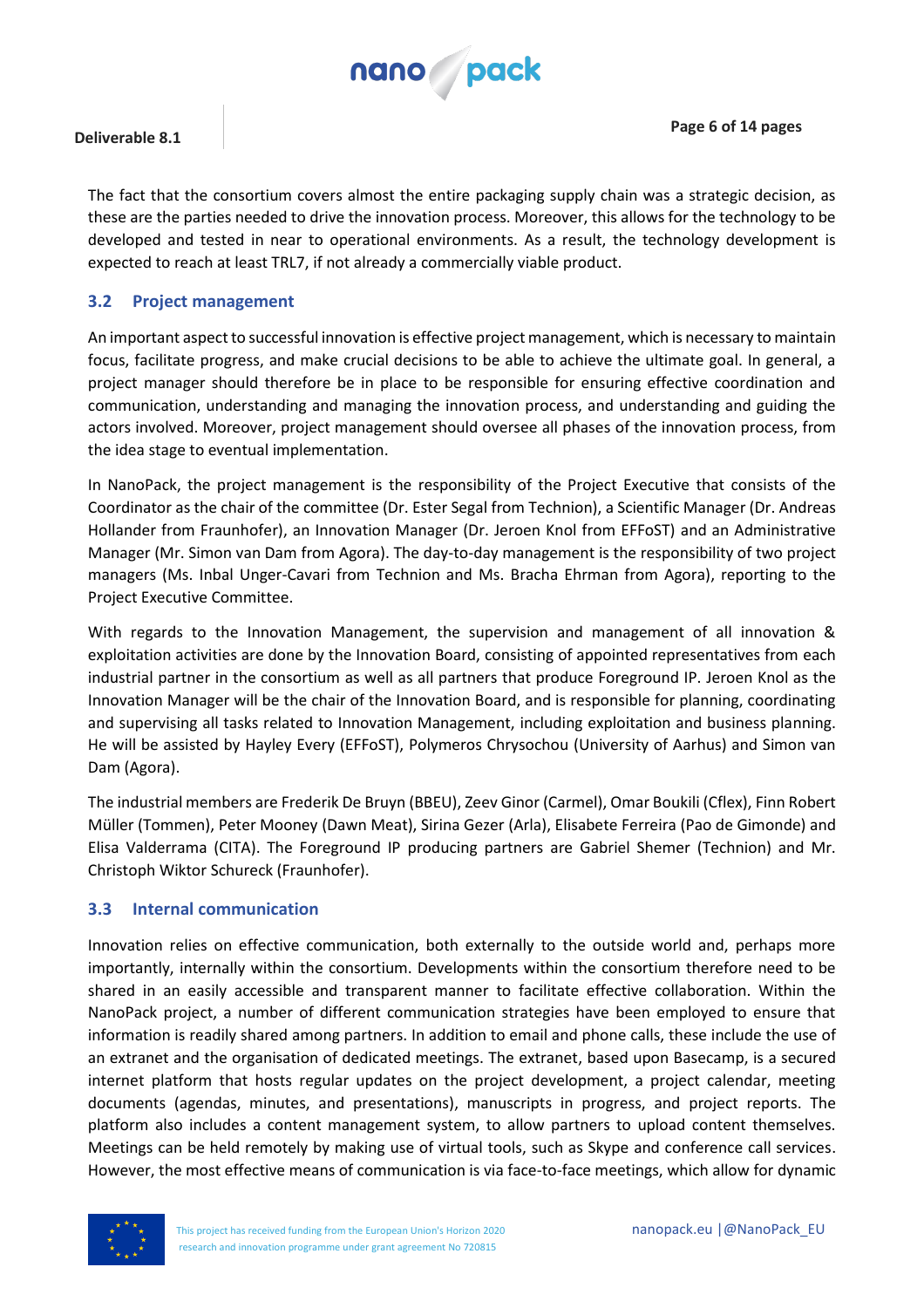

and interactive exchange of information. In addition to the regular annual project meetings, smaller working group meetings are also held at least once a year, usually dedicated to specific topics.

#### <span id="page-6-0"></span>**3.4 External communication and social media**

As mentioned, the key to Innovation Management is bringing the right players together to facilitate the innovation process and ultimately bring the technology to the market. In the previous section, it was highlighted that internal communication within the consortium is critical for driving the innovation process, but the success of the innovation strongly relies on effective communication and engagement with a broader audience. Moreover, this external communication should go two-ways: to create awareness and inform different stakeholders about technology that is being developed and also to gauge their needs as well as response and receptiveness to the technology. To achieve this, different communication tools and channels are used, including:

**A Project website** creates the project identity and is used to generate awareness and disseminate information to various target audiences, including opinion leaders, the scientific community, food producers, retailers, the media, consumer organisations and the general public. This is the main information resource for the project.

**Social media platforms** provide a direct link to specific audiences, in particular opinion leaders, the scientific community and the media. Given the immediacy of posts on such platforms, they allow for regular updates and insights into the developments that are happening within the NanoPack project, but also generate buzz and discussions about related subjects.

**A Stakeholders forum** has been established via a LinkedIn group, to engage key players including food producers, retailers, food associations, the packaging industry, and opinion leaders. The goal is to stimulate discussions about active packaging, antimicrobial packaging, nanotechnology and food waste, and, in doing so, gain valuable insight into the possible threats and opportunities for the NanoPack technology. Moreover, it is also hoped that some members of this forum may fulfil the role of ambassador, and champion the NanoPack technology to others even beyond the food industry.

### <span id="page-6-1"></span>4 Market Intelligence

The objective of any innovation development is to ultimately be able to sell the outcome, whether it be a product, process or service. To achieve this, it is important to have a comprehensive understanding of the commercial landscape, including potential competitors/competing technologies, current trends in the market, and the potential barriers to a successful launch of the products/process on the market. In gaining such intelligence, it is also expected that potential customers and market uptake strategies will be identified. Below are some early results of this process.

#### <span id="page-6-2"></span>**4.1 Market opportunity**

In 2012, an estimated 88 million tonnes of food (edible and inedible) was wasted in EU-28, corresponding to 173 kg food waste per person. Given that food production was approximately 865 kg/person, this equates to

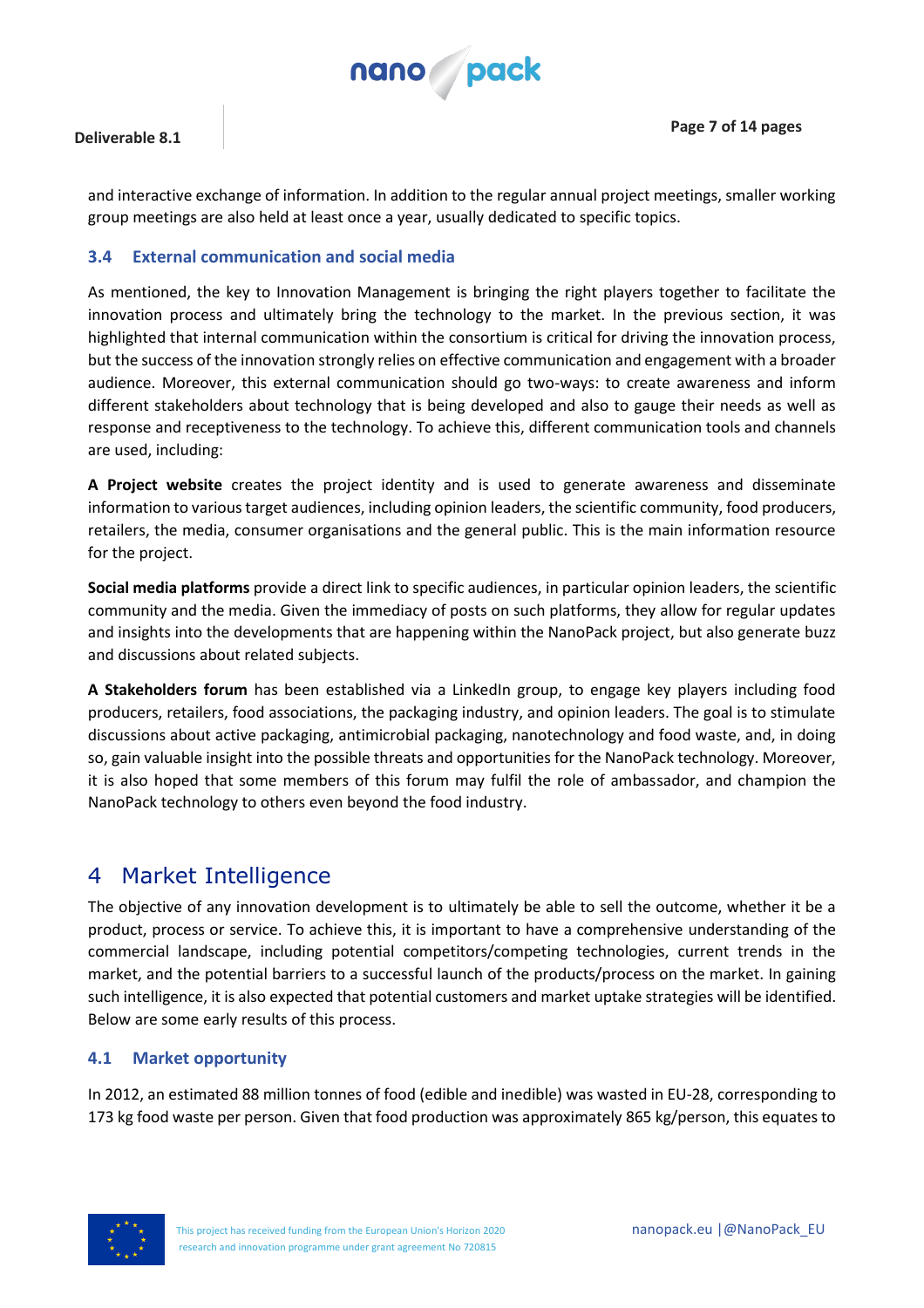<span id="page-7-1"></span>

**Page 8 of 14 pages**

#### **Deliverable 8.1**

20% of the total food produced being wasted.<sup>4</sup> Of the food that is wasted, more than half (53%, 47 million tonnes) is from households, while only 5% (5 million tonnes) is from wholesale and retail.<sup>[4](#page-7-1)</sup>

From a study conducted in the Netherland[s,](#page-7-2)<sup>5</sup> the main reasons why consumers throw away food are that i**t is past the best-before date**, too much food was prepared (and leftovers will not be eaten later), the product is spoiled or the product was not consumed because it was not tasty. Within this study, the most wasted foods are dairy products.<sup>5</sup> This data suggests that **one strategy for reducing food waste would be to increase the shelf-life**, to give the consumer more time to eat the product before it was past the best-before date.

<span id="page-7-2"></span>The innovation within NanoPack is therefore derived from this market need (pull), and in particular that:

- Fresh foods have limited shelf-life
- Spoilage or even perceived spoilage leads to substantial food waste

Thus, there is clearly a need for improved packaging options that offer high quality products with increased shelf-life that will in turn enable a reduction in food waste. The partners within the NanoPack aim to address this problem and seize a market opportunity by developing an innovative packaging solution using nanotechnology to deliver essential oils, which act as antimicrobial agents to reduce the spoilage of food products.

During the project implementation period, a more detailed analysis will be conducted to evaluate the market opportunities. Such analysis will consider the types of product to be commercialised, who may be the launching customers, in which territories will the products be launched and what share of the current market can be captured with this new technology.

#### <span id="page-7-0"></span>**4.2 Competitor analysis**

In order to understand how the innovation from NanoPack is positioned within the market, it is necessary to evaluate which companies are developing similar technologies and what potentially competing products are on the market. Given the breadth of packaging technologies available, such a competitor analysis will primarily focus on comparable types of packaging, for which the NanoPack technology can be considered an alternative.

The primary features of the NanoPack technology are:

- *Flexible packaging* rather than rigid packaging that is used to make bottles, pots and cans, flexible packaging is used in the preparation of films, bags and wraps
- *Active packaging* rather than being simply a passive material, the packaging has an active function that improves the product quality, such as providing an additive that extends shelf-life or a sensor/indicator that monitors freshness/quality
- *Antimicrobial packaging* in addition to being an active package, it has the specific function to introduce an antimicrobial agent, that reduces product spoilage due to microbial growth

The competitor analysis will primarily focus on these packaging attributes and evaluate the companies/organisations that are developing (or have developed) similar types of packaging concepts. Moreover, the analysis will also take into consideration the types of products that are to be packaged using

<sup>5</sup> Consumer food waste – Fact sheet, Netherlands Nutrition Centre, December 2014.



 $\overline{a}$ 

<sup>&</sup>lt;sup>4</sup> Estimates of European Food Waste Levels, FUSIONS EU Project, March 2016.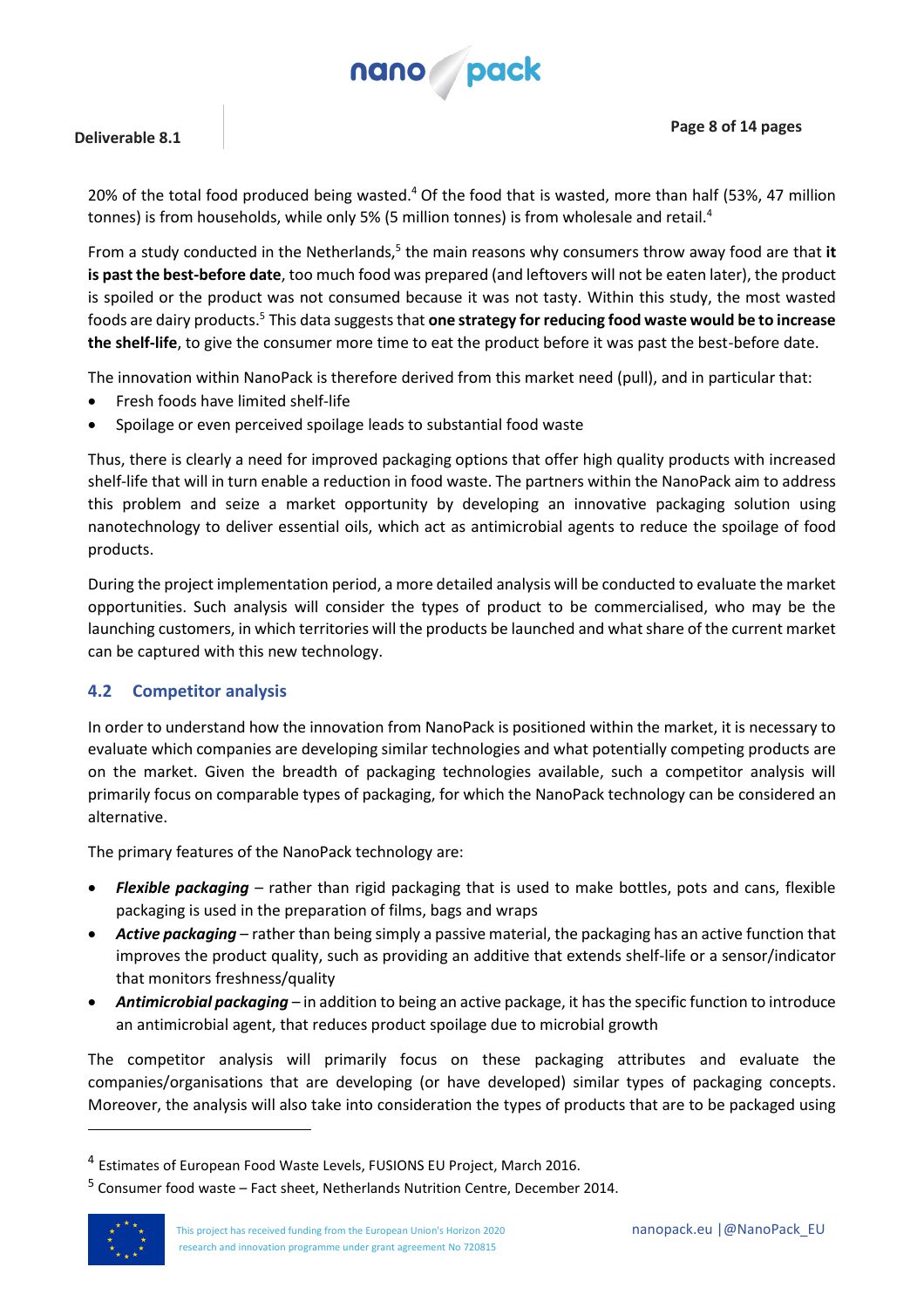

**Page 9 of 14 pages**

the NanoPack technology. Within the project, the shelf-life and product quality is being evaluated for the following applications:

- Meat products
- Fish products
- Dairy products
- Bread and bakery products

Although not limited to these categories (it could be foreseeable that the NanoPack technology is used in other fresh products, such as fruit and vegetables), they are the products for which the technology is initially being considered. Thus, it is also important to evaluate existing technologies that are already on the market for improving the shelf-life in these fresh food product categories.

#### <span id="page-8-0"></span>**4.3 Technology watch**

Active packaging that releases an antimicrobial additive (as in the case of NanoPack) is by no means the only option for increasing the shelf-life of food products and reducing waste. Given the gravity of the food waste problem, it is logical that different options to increase and/or evaluate shelf-life are under consideration, to ensure that products remain fresh and safe for as long as possible. Some of these include methods for tracking and tracing products along the supply chain, monitoring product attributes, such as temperature, moisture content or gas release during transportation and storage, or developing scavenging materials (rather than additives) that absorb unwanted compounds. While it is not intended to conduct an exhaustive assessment of all the technologies available, it will be useful to identify those that could potentially compete with or possibly eliminate the NanoPack technology.

#### <span id="page-8-1"></span>**4.4 Customer Relationship Management (CRM)**

In addition to understanding the competitive landscape of active and anti-microbial packaging technologies for food applications, it is also necessary to identify the potential customers for the NanoPack technology. Although the NanoPack consortium consists of several partners who could be launching customers, they will only capture a fraction of the potential market for the technology. Thus, there will be the need to build and manage a possible client base.

As mentioned earlier, the challenge with Innovation Management and bringing a new technology to the market is to bring together the right players. Perhaps an even more pertinent question is who are the right players. In general, the right players are those that see the value in and/or will benefit from the technology. However, they should also be in a position to adopt the technology, or influence others to do so. Ultimately, the right people will be those that will be champions for the technology.

A part of the Innovation and Customer Relationship Management process is to identify and build relationships with these potential champions. This will be done by evaluating which companies/industries are expected to benefit most from the technology, and who within these companies would be best to approach. It is anticipated that the motivation for these companies to adopt the technology will be related to current pain points and/or incentives, putting them in a position where they are ready to make a change. The individuals to approach within companies will likely be those that feel these pain points the most.

To understand what the pain points are, industry players will be invited to engage in conversations and participate in workshops/events about active packaging, antimicrobial packaging, nanotechnology and food

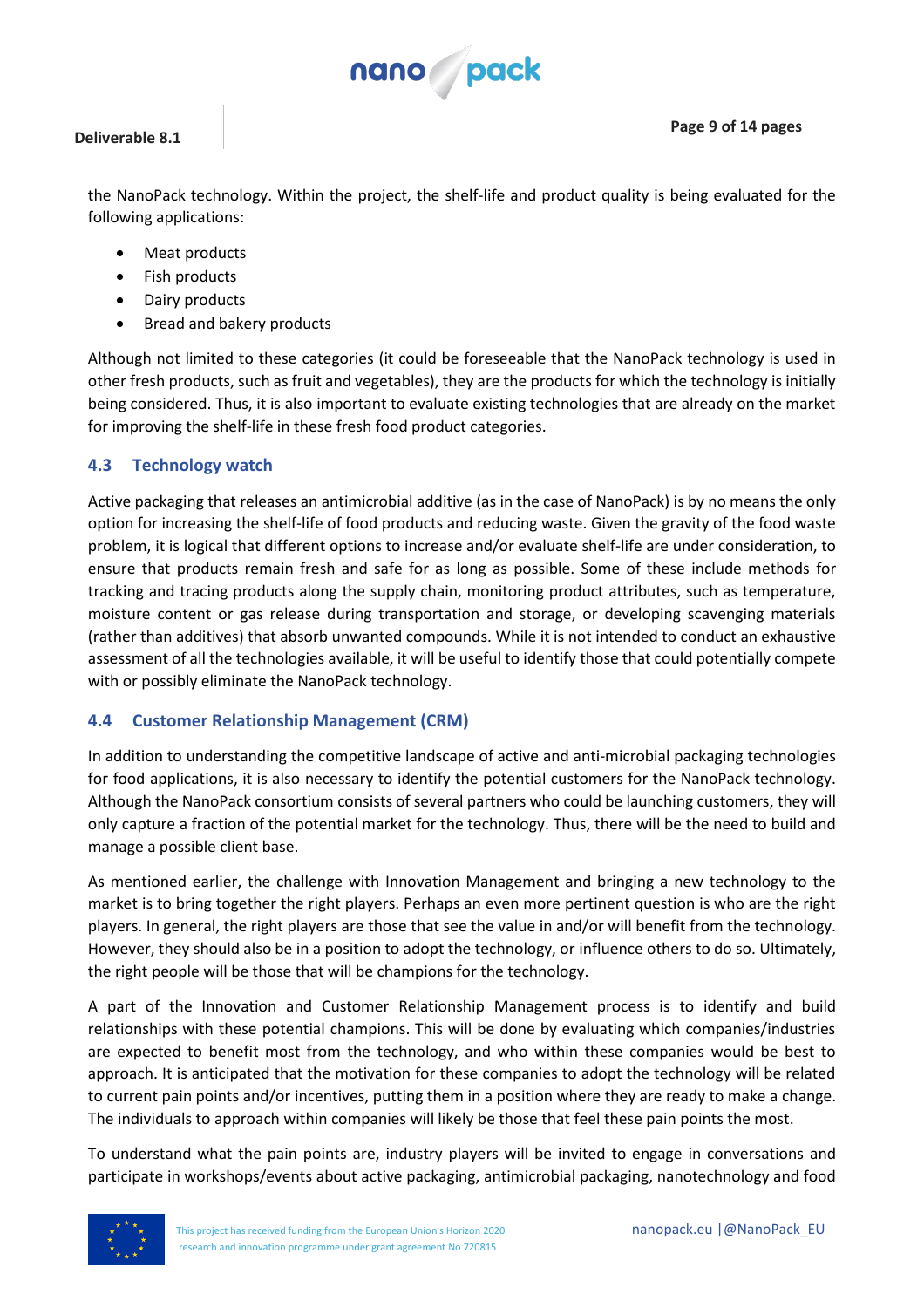

waste as a part of the Stakeholders Forum. These discussions will be used to gauge the level of interest but also scepticism in the technology, to understand what information or data is be needed to alleviate any concerns or doubts about the technology, to identify the triggers that will pique someone's interest in the technology and to ascertain how the technology can best cater to their needs. Acquiring such insights will help to define strategies on how to approach the companies that are most likely to adopt the technology, thereby maximising the impact of the technology on the market.

### <span id="page-9-0"></span>5 Business Creation

#### <span id="page-9-1"></span>**5.1 Developing the business cases**

The NanoPack business case is based upon changing global demographics, lifestyles and consumer preferences and their impact on global demand for food packaging. The business case will also be based upon providing advantages in terms of value for the customer in each part of the value chain, as NanoPack offers advantages over existing nano anti-microbial packaging in terms of cost, safety and performance.

The NanoPack business case will demonstrate the expected impact of the technology, in terms of enhanced market opportunities and manufacturing capacities for the industrial partners of NanoPack and thus growth and jobs in Europe, in the short to medium term. It will describe the targeted markets, in terms of targeted sectors, estimated size in Europe and globally and user, customer and consumer needs; it will also demonstrate that the solutions will match the market and user needs in a cost-effective manner and describe the expected market position and competitive advantage.

Given that the NanoPack consortium consists of partners from most stages of the supply chain, the business cases will be considered at each level, as well as for a range of food product applications.

#### <span id="page-9-2"></span>**5.2 Roadmap to achieving TRL9**

By the end of the NanoPack project, it is expected that the **innovation will be brought to an industrial validation level through pilot testing in three different food types in operational production facilities**, thereby achieving a Technology Readiness Level (TRL) of 7. For the technology to reach TRL9, and eventual commercialisation, it must be incorporated into a commercial setting and prepared for full scale deployment. The steps and timeline necessary to achieve this will be outlined in a roadmap that will consider the following aspects:

**Demonstration activities** may be needed to confirm that the technology works in its final form and under real operating conditions. These activities are aimed at showing that the technology meets all the desired safety, quality and performance specifications and can be produced at the required volumes needed to fulfil the commercial requirements. Such activities are also intended to further build trust with potential clients, which may facilitate a smoother transition to the market.

**Protocols and methods** will be established in order to ensure that the production processes are performed in a controlled manner and in accordance with the European regulations. This will involve the development of SOPs for personnel, production, equipment, materials and quality control. These are of particular importance for the handling and use of the nanoparticles in the preparation of the NanoPack films.

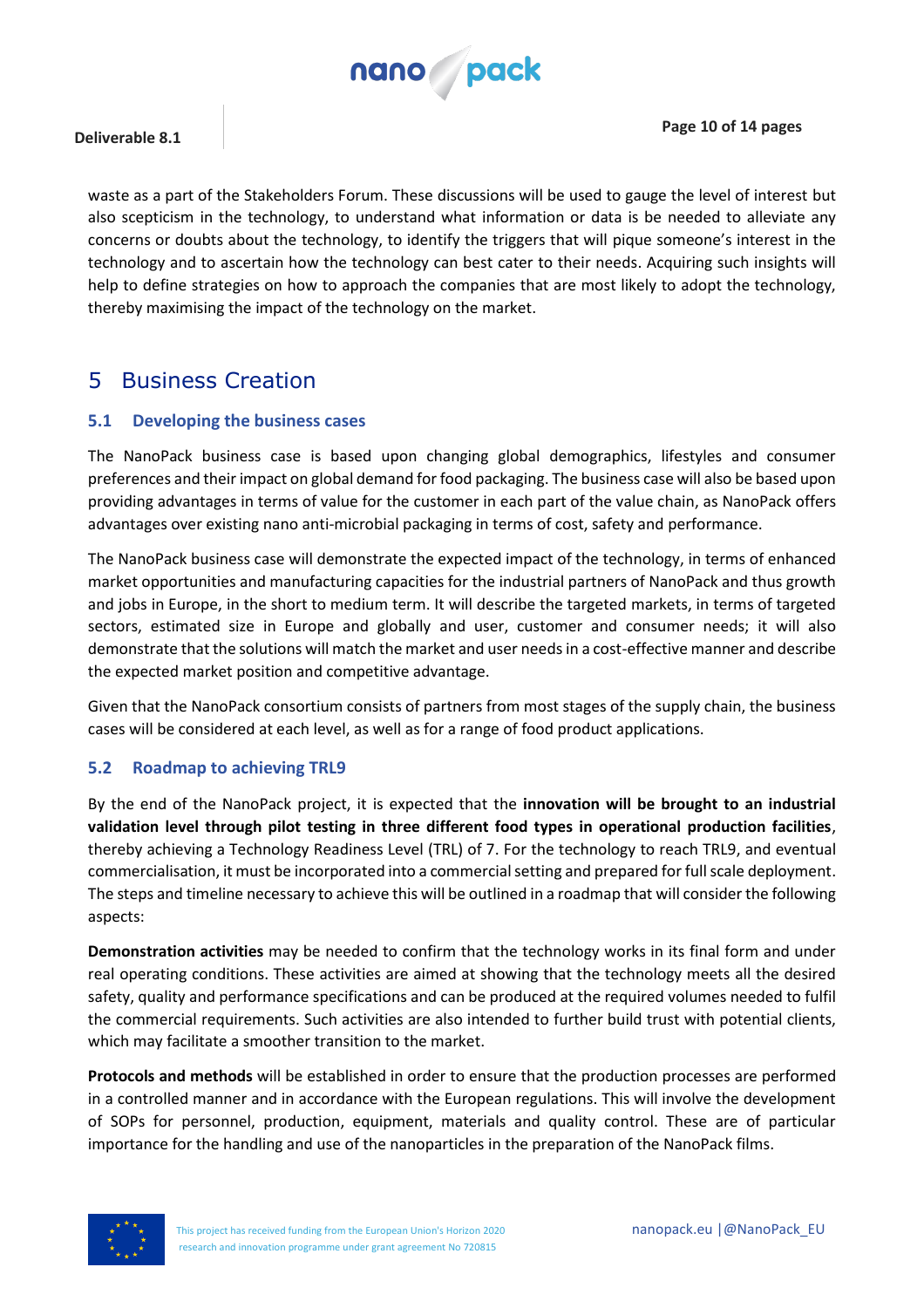

**Regulatory compliance** of the NanoPack technology is critical for commercial implementation and is currently being addressed within the project. Based on the evaluation of the regulatory requirements for Active and Intelligent Packaging (EC 450/2009), Plastic Materials and Articles intended to come into Contact with Food (EC 10/2011) and Food Additives (EC 1333/2008), dossiers may need to be prepared and submitted for regulatory approval.

**Full quality assurance procedures and systems** such as ISO 22000 for food safety and security as well as ISO 9001 quality management system will be put into place by the regulation experts of the consortium (FHG IVV and DHI), to ensure compliance with EU standards and regulations at each level of the supply chain.

**Market certification** can only be achieved once all the necessary protocols, methods, regulations and quality assurance systems have been approved. Upon achieving this, the technology may then be authorised to be sold commercially.

**To contribute to the Circular Economy**, various alternatives for handling potential product waste will be considered. If waste cannot be avoided, it will be treated as a resource, to be reused or recycled in order to obtain "zero waste". This plan may include the use of waste products, either HNTs (pristine and loaded) or polymers loaded with HNTs, for energy production from combusting plastic and cooperation with waste management vendors to recycle or reuse solid waste.

**Additional financing** will most likely be needed to be able bring the technology to TRL9 and the early stages of market introduction. This will be used to support the activities related to the above-mentioned steps, which are critical for commercial launch of the technology. While at this stage, no capital investments are anticipated, it may become necessary prior to commercialisation. A lack of available financing is often a barrier for launching new innovations on the market, with the funding gap typically referred to as the 'Valley of Death'. Possible sources of financing include both public funding, such as (EU) subsidies, or private equity that may be derived from internal investments or venture capital. The Roadmap for achieving TRL9 will include a detailed overview of the funding needed to bring the technology to market.

**Commercial agreements** will need to be put in place, in order to bring the NanoPack technology to the market. As the NanoPack consortium covers almost all of the supply chain, there have already been a number of discussions on the types of agreements that will need to be established. These may include license agreements, toll manufacturing agreements and supply agreements. The terms of these agreements are also under discussion, and it is intended that by the end of the project, that these will be at a stage where they can be agreed upon by all relevant parties.

#### <span id="page-10-0"></span>**5.3 Business plan**

The NanoPack business plan will combine information from the various inputs mentioned in this document and be used to develop a strategy for commercialisation. It will involve all partners and reflect their common as well as proprietary interests in achieving the outcome of a sustainable and successful food packaging technology. The business plan will address a number of key issues that relate both to the "products" and/or "services" that will be offered as well as the "markets" that will be served for each level and how they will be served. Given the fact that different segments of the supply chain are represented in the Consortium, the definitions of "products" and "markets" differ for each. For instance, each product offering has to be defined as well as what (physical) shape it will have. Similarly, for each product, the markets to be served must be defined including the end users of the particular product and which "needs" will be met.

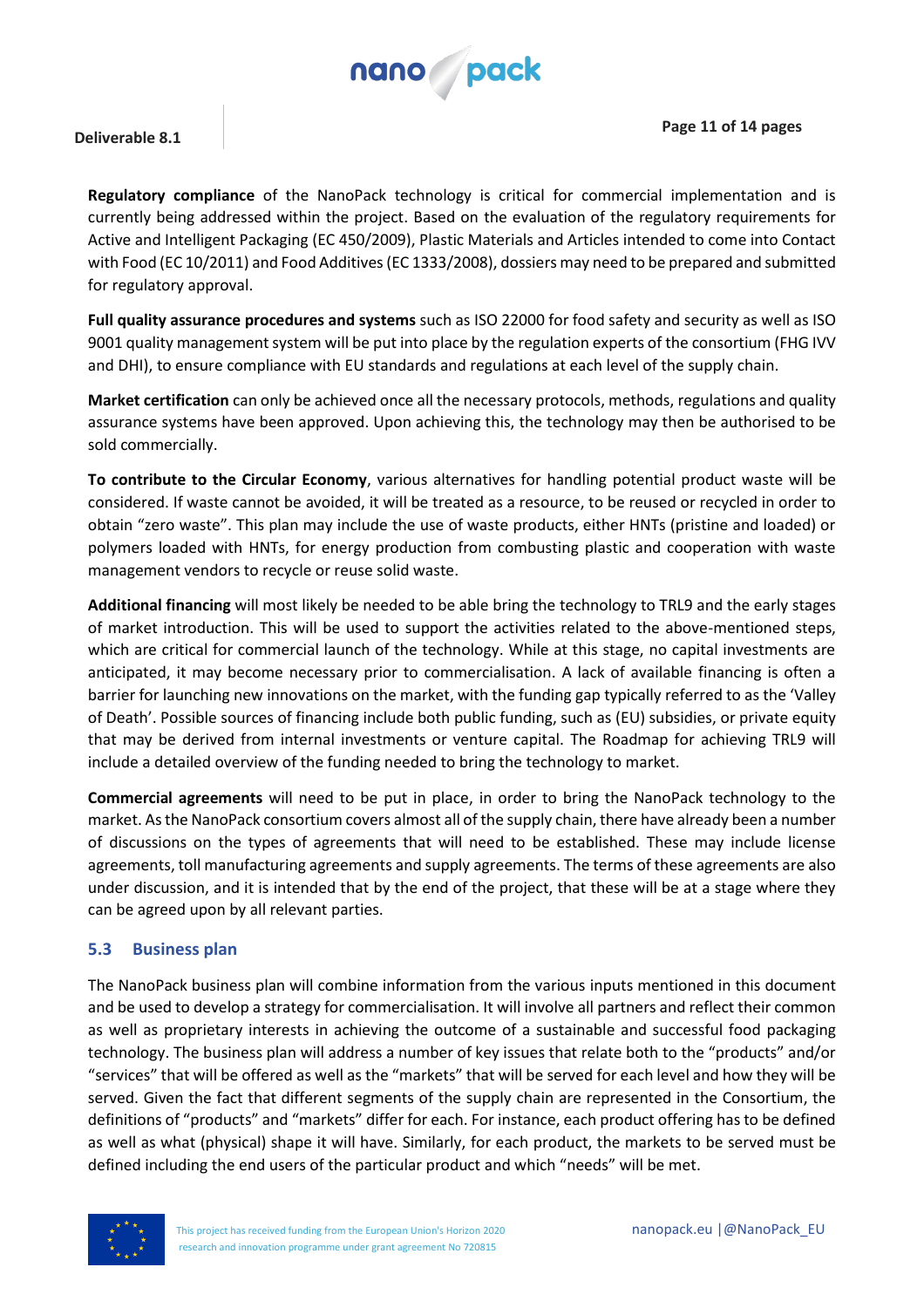

### <span id="page-11-0"></span>6 Barriers to Commercialisation

In undertaking any venture, it can be expected that there will be certain barriers or hindrances when launching a new technology on the market. Understanding the nature of these barriers can mitigate their impact and/or spur development of alternative strategies for bringing the technology to the market.

#### <span id="page-11-1"></span>**6.1 Consumer and retailer behaviour analysis**

Consumer and retailer behaviour analysis is conducted, to understand how the NanoPack technology is perceived by these customer groups, and whether they would be willing to purchase products that make use of this technology. Through a series of surveys and workshop sessions, the feedback will be used to understand the acceptance level of the end users to the technology, how to best position the products on the market, and develop proper marketing and communication strategies. Input from several EU countries and China will be used to gauge the commercial potential in both local and export markets. The studies focus on the following:

- Acceptance of Novel Food Packaging, and in particular the use of nanotechnology-based smart, active food packaging, from focus group sessions with consumers and interviews with retailers
- Preference for Novel Food Packaging, to explore ways to increase the effectiveness of communication for products implementing the NanoPack technology
- Strategy Design to Improve Consumers/Retailers Acceptance, which will combine inputs from the abovementioned studies with the potential environmental, economic and social benefits of the technology

These studies will be complemented with input from other sources, such as scientific and popular articles, feedback from online forums and (social) media postings on the scientific, media and general public's perception of nanotechnology and active food packaging. Overall, this will be used to assess whether the consumers and retailers' behaviours are a potential barrier to commercialisation.

#### <span id="page-11-2"></span>**6.2 Regulatory aspects**

Any new technology that is to be brought to the market must comply with specific regulations in accordance with EU legislation. Regulations are established to ensure that products or procedures conform to a certain legal standard. In the context of NanoPack, the regulations in question relate to the handling and application of the packaging materials, to ensure that the quality and safety standards are met.

To determine whether the NanoPack technology meets the regulatory requirements, the current regulations should be evaluated in detail, to understand what steps must be taken to ensure compliance. Should it become apparent that the technology is not covered by the current regulations, a dossier may need to be prepared to file a petition for approval with the regulatory body. In an extreme case, it may also necessary to propose changes to the current regulations or possibly even establish new regulations. As the approval process for filed petitions can take several years, changing or implementing new regulations would not be a trivial process, and will clearly be a barrier to introducing the technology on the market. Thus, identifying potential strategies for meeting the regulatory requirements is an integral part of the innovation process.

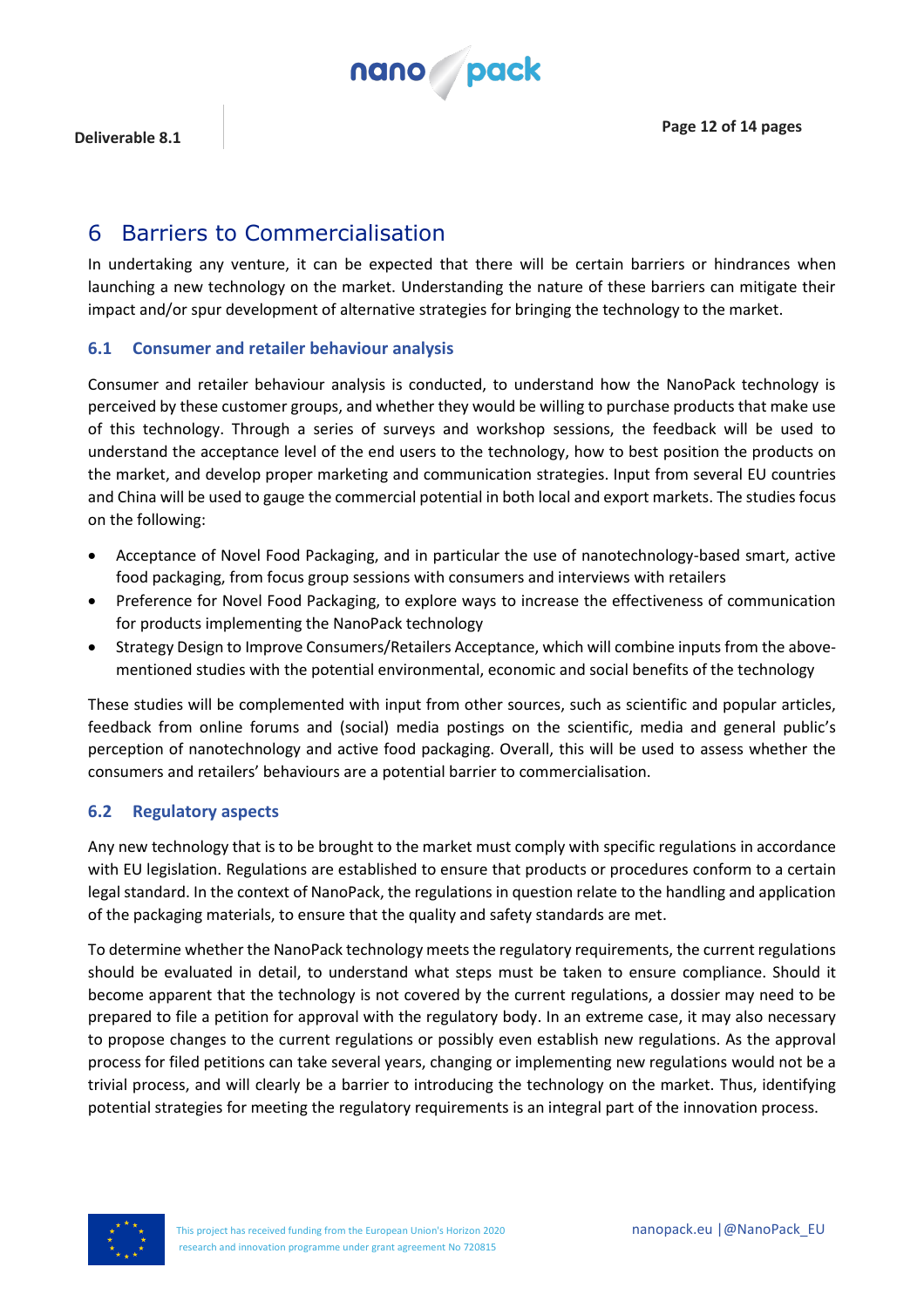

### <span id="page-12-0"></span>7 Knowledge Management

Innovation is based on the Knowledge that has been generated both prior to (Background IP) and during the NanoPack project (Results = Foreground IP). It is important to ensure that these aspects are identified and documented, so that the generated IP can be appropriately protected and an effective exploitation strategy can be implemented.

#### <span id="page-12-1"></span>**7.1 Background Knowledge/IP**

The NanoPack project is a Horizon 2020 Innovation Action that builds upon existing IP that has been brought by the partners to the project. While the main Background IP is associated with the preliminary research on the packaging technology, the partners also contribute specific know-how and expertise that is used to further develop the technology within the project.

In the Consortium Agreement, Attachment 1 lists the Background that the partners have identified and agreed on for the project. In this same attachment, they have also stated if access to specific Background is subject to legal restrictions or limits. While each partner can propose to modify their own Background upon written notice to the other partners, approval of the General Assembly is required should a partner wish to modify or withdraw its Background.

While the Background IP is clearly the foundation upon which the NanoPack project is based, it is anticipated that the Results (Foreground IP) will form the basis of the exploitable IP. Therefore, identifying and maintaining this Foreground IP is the more critical aspect in the Innovation Management process.

#### <span id="page-12-2"></span>**7.2 (Foreground) IPR management**

Within the NanoPack project, the Results (Foreground IP) form the basis for the technology that will eventually be brought to market. Effective management of the generated IP is necessary to facilitate the exploitation and commercialisation of the results.

IPR management involves several steps:

**Maintaining overviews of all the Results** from the NanoPack project. This includes both tangible outcomes, such as product prototypes, as well as intangible results, such as know-how and processes. Each partner will be asked to provide periodic updates on the Results they have developed.

**Protection of IP** may elicit a competitive advantage when launching the NanoPack technology on the market. Thus, possible strategies for seeking this protection, such as filing patents or maintaining trade secrets, will be assessed. Recommendations for the appropriate IP protection strategy will be made by the NanoPack Innovation Manager, subject to the considerations and decisions of the owners of the Results.

**Identifying partners involved in generating the Results** plays a crucial role with regards to exploitation and commercialisation. Partners who jointly own Results need to agree on the allocation of ownership and the terms under which each partner may exploit the results, which should be explicitly outlined in a joint ownership agreement. Failure to do so may result in unnecessary delays in bringing the technology to the market. When the partners are asked for updates about their Results, they will also be asked if other partners contributed to the development of these Results.

**Technology transfer agreements** may facilitate other manufactures to access the technology developed within NanoPack. Such agreements often take the form of licensing, where the licensor legally grants the